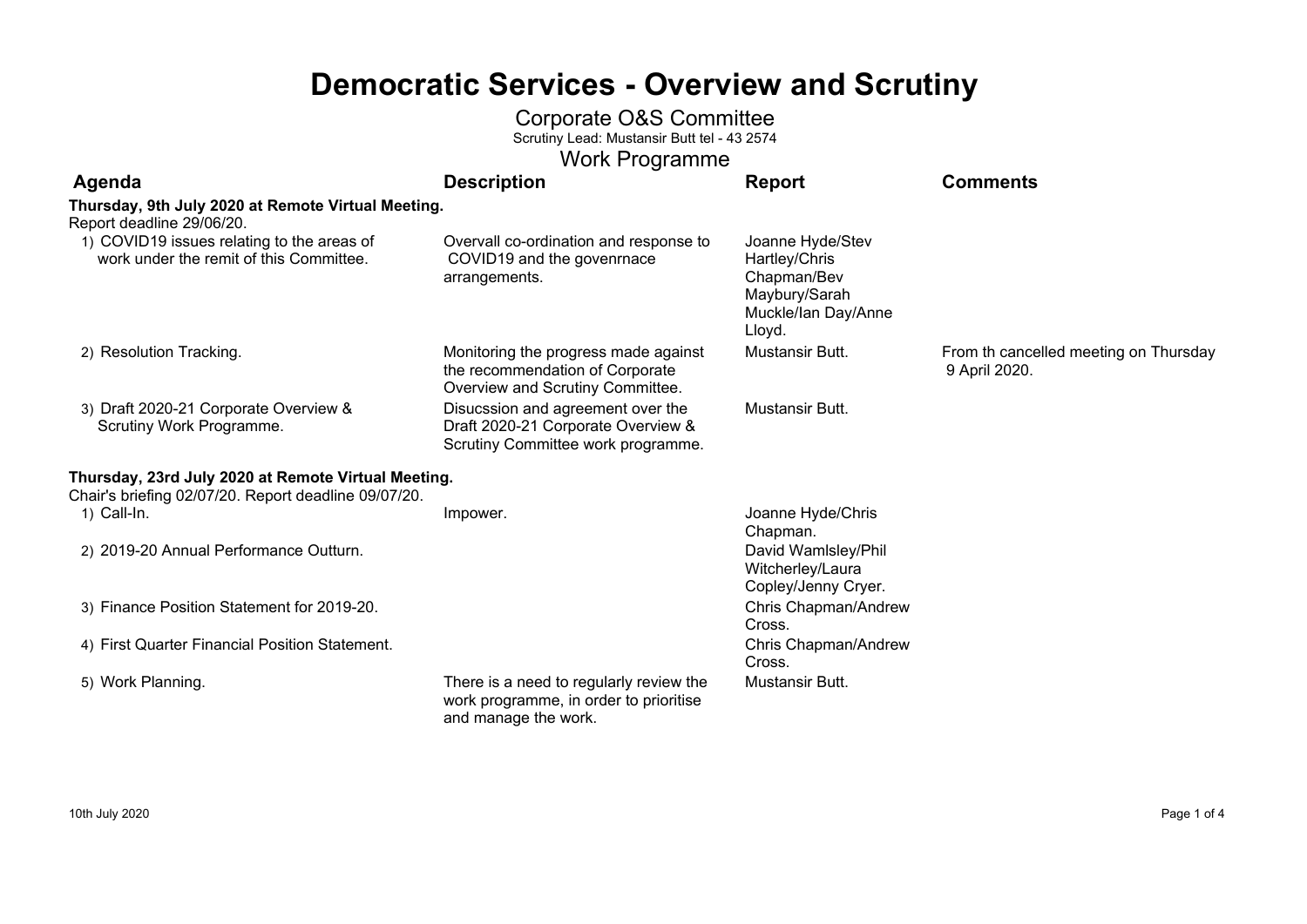### Corporate O&S Committee

Scrutiny Lead: Mustansir Butt tel - 43 2574

## Work Programme

| Agenda                                                               | <b>Description</b>                                                                                                                                                                                                                                                               | <b>Report</b>                                     | <b>Comments</b>                                                                             |
|----------------------------------------------------------------------|----------------------------------------------------------------------------------------------------------------------------------------------------------------------------------------------------------------------------------------------------------------------------------|---------------------------------------------------|---------------------------------------------------------------------------------------------|
| Thursday, 24th September 2020 at Remote Virtual Meeting.             |                                                                                                                                                                                                                                                                                  |                                                   |                                                                                             |
| Chair's briefing 03/09/20. Report deadline 10/09/20.                 |                                                                                                                                                                                                                                                                                  |                                                   |                                                                                             |
| 1) Gambling.                                                         | The Cross Departmental and Cross<br>Organisational Plan be presented to<br>this Committee in 6 months. The<br>departments involved in the devlopment<br>of the Plan should include but not be<br>limited to Public Haealth, Children's<br>Social Care and probation/youth servic | Francis Towers/Ralph<br>Saunders.                 | Corporate Overview & Scrutiny<br>recommendation from Thursday 16<br>January 2020.           |
| 2) Equality Objectives.                                              | The final progress on the Equaloty<br>objectives (2016-2020) be presented in<br>September 2020. Also that the Draft<br>Equality Objectives be presnted to this<br>Committee, prior to them being<br>considered by the Executive.                                                 | Helen Johnston/Philip<br>Witcherley.              | Corporate Overview & Scrutiny<br>Committee recommendation from<br>Thursday 23 January 2020. |
| 3) Draft Managing Attendance Scrutiny Review<br>Report.              | Key findings and recommednations<br>from the Scrutiny Review.                                                                                                                                                                                                                    | Mustansir Butt.                                   | From the cancelled meeting on<br>Thursday 9 April 2020.                                     |
| 4) £2m Personal Protective Equipment<br><b>Procurement Contract.</b> |                                                                                                                                                                                                                                                                                  | Micelle Macarten/lan<br>Westlake.                 | Constitutional requirement.                                                                 |
| 5) £2m procurment contract - New Coroners<br>Court Accomodation.     |                                                                                                                                                                                                                                                                                  | Imran Khan/Ben<br>Middleton/Christophe<br>Hamard. | Constitutional requirement.                                                                 |
| 6) Work Planning.                                                    | There is a need to regularly review the<br>work programme, in order to prioritise<br>and manage the work.                                                                                                                                                                        | Mustansir Butt.                                   |                                                                                             |
| Thursday, 22nd October 2020 at Remote Virtual Meeting.               |                                                                                                                                                                                                                                                                                  |                                                   |                                                                                             |
| 1) Work Programme.                                                   | There is a need to regularly review the<br>work programme, in order to prioritise                                                                                                                                                                                                | Mustansir Butt.                                   |                                                                                             |

and manage the work.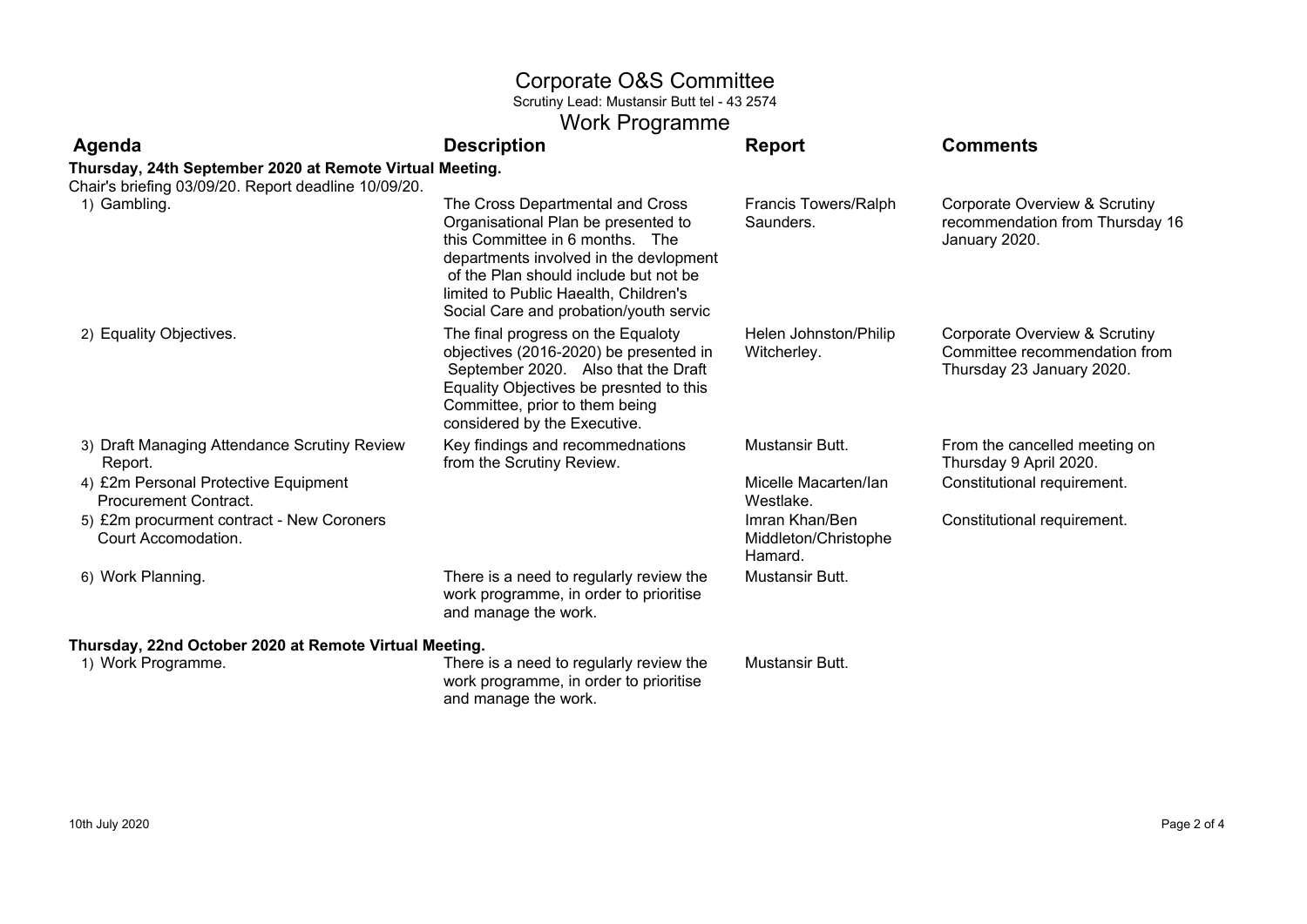#### Corporate O&S Committee

Scrutiny Lead: Mustansir Butt tel - 43 2574

|            | <b>Work Programme</b> |     |
|------------|-----------------------|-----|
| escrintion |                       | Rei |

| Agenda                                                                                                          | <b>Description</b>                                                                                                                                                                                                                                                         | <b>Report</b>                         | <b>Comments</b>                                                                                      |
|-----------------------------------------------------------------------------------------------------------------|----------------------------------------------------------------------------------------------------------------------------------------------------------------------------------------------------------------------------------------------------------------------------|---------------------------------------|------------------------------------------------------------------------------------------------------|
| Thursday, 19th November 2020 at Remote Virtual Meeting.<br>Chair's briefing 29/10/20. Report deadline 05/11/20. |                                                                                                                                                                                                                                                                            |                                       |                                                                                                      |
| 1) Stronger Communities Strategy.                                                                               | Progress against the Stronger<br>Communities Strategy Delivery Plan be<br>presnted in 12 months, specifically<br>focusing on the outcomes and<br>evaluation of projects being delivered<br>as part of the programme.                                                       | Ian Day/Mahmood<br>Mohammed.          | Corporate Overview and Scrutiny<br>Committee recommendation from<br>Thursday 23 January 2020.        |
| 2) Safer Communities Plan Performance.                                                                          | Performance related report against the<br>Delivery Plan to be presented in 12<br>months. Quarterly performance data to<br>be electronically circulated to members.                                                                                                         | Ian Day/Michael Churley.              | Corporate Overview and Scrutiny<br>Committee recommendation from<br>Thursday 23 January 2020.        |
| 3) Work Planning.                                                                                               | There is a need to regularly review the<br>work programme, in order to prioritise<br>and manage the work.                                                                                                                                                                  | Mustansir Butt.                       |                                                                                                      |
| Thursday, 7th January 2021 at Remote Virtual Meeting.<br>Chair's briefing 17/12/20. Report deadline 22/12/20.   |                                                                                                                                                                                                                                                                            |                                       |                                                                                                      |
| 1) Industrial Services Group.                                                                                   | Further progress in 12 months, to also<br>inlclude the purchases of Council<br>assets to support ISG.                                                                                                                                                                      | <b>Ben Middleton/Peter</b><br>Keeley. | <b>Corporate Overview and Scrutiny</b><br>Committee recommendation from<br>Thursday 16 January 2020. |
| 2) Work Planning.                                                                                               | There is a need to regularly review the<br>work programme, in order to prioritise<br>and manage the work.                                                                                                                                                                  | Mustansir Butt.                       |                                                                                                      |
| Thursday, 18th March 2021 at Remote Virtual Meeting.<br>Chair's briefing 25/02/21. Report deadline 04/03/21.    |                                                                                                                                                                                                                                                                            |                                       |                                                                                                      |
| 1) Prevent Programme for th District.                                                                           | The independent review of the national<br>Prevent Programme be presented to<br>this Committee in September 2020, as<br>soon as it is available after its<br>The outomes against<br>publication.<br>the projects being delivered as part of<br>the Prevent Strategy for the | lan Day.                              | <b>Corporate Overview and Scrutiny</b><br>Committee recommendation from<br>Thursday 12 March 2020.   |